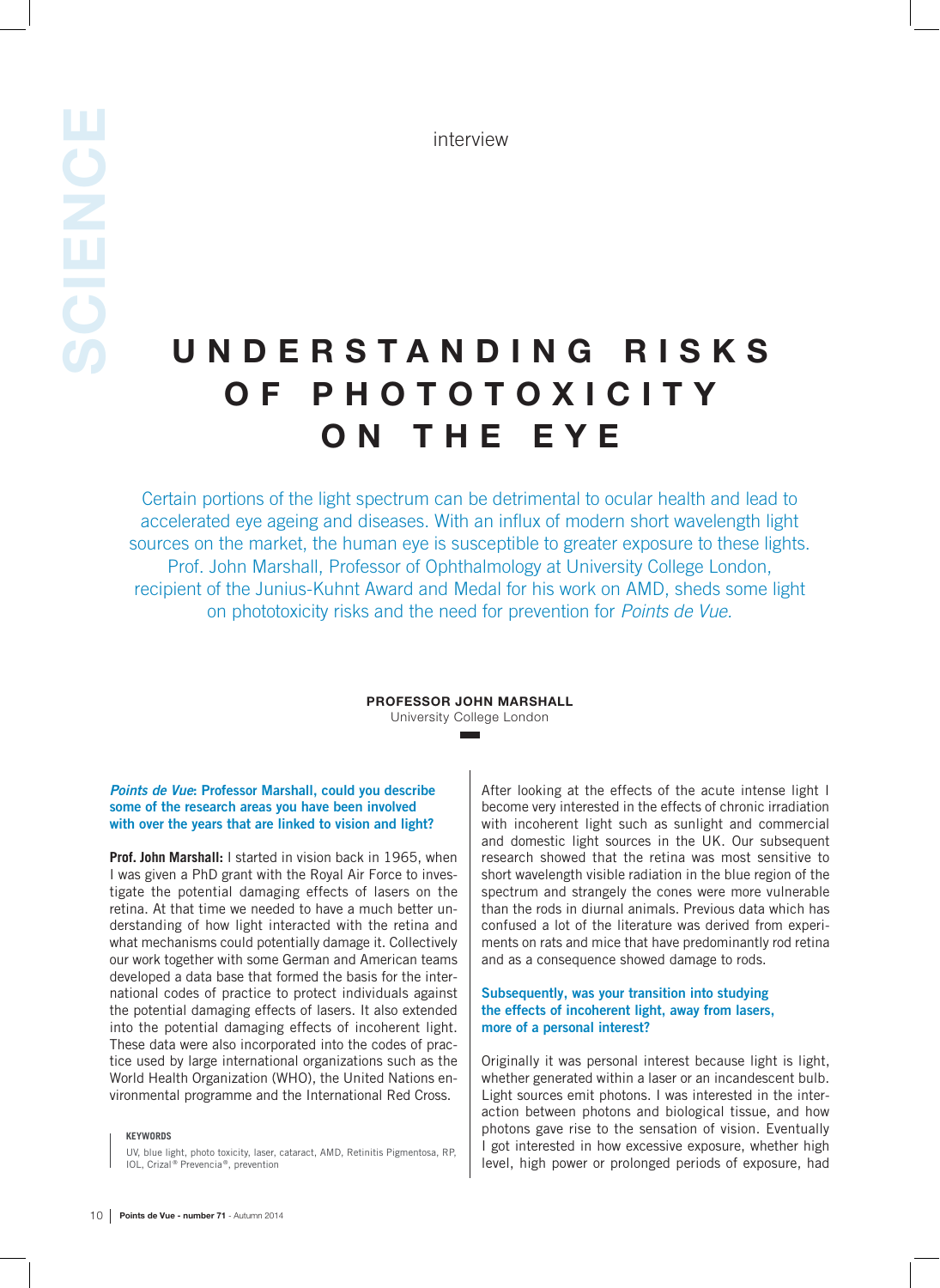

the potential to damage the visual system. From the evolution standpoint our eyes were designed to have roughly 12 hours of light and roughly 12 hours of dark, something that modern lifestyles have changed considerably.

#### From your personal point of view, do you think changes in illumination have had an impact in this regard?

Yes, because for thousands of years the only light source under man's control was fire found in systems such as burning braid, oil lamps or candles. The next progression in the series was gas lighting, which was also essentially fire. However, all of these sources created heat and a lot of light meant a lot of heat. It wasn't until the advent of the incandescent bulb in the mid-1800s that we had daylight levels of illumination at any time of night or day. Further, with the advent of fluorescent lighting in the 1940s, we could have high light levels without significant actual heat. Unfortunately unlike incandescent bulbs, which produced light mainly towards the red end of the spectrum, fluorescent lighting had emissions in the blue and ultra violet regions. At present, due to environmental concerns of conservation of energy, we are seeing

compact fluorescent and LED lights in the market in the name of energy saving, but again these produce ultraviolet and blue light. There should have been much more consultation with the biological vision community before these biologically unfriendly sources were introduced. It is only now that a committee has been formed to consider the unexpected health hazards of such devices. The dermatologic and ophthalmic community could have told the manufacturers that such potential health hazards were certainly not unexpected.

### What do you expect the impact of this new form of low energy lighting to be now and in the future?

Researchers on skin have already expressed some concern over ultraviolet and high-intensity blue, increasing the chances of skin problems from commercial and domestic lighting. My concern would be that any short wavelength radiation involves high-energy photons and can exacerbate the ageing process in our eyes in a manner similar to how excessive sunlight exposure during your lifetime can lead to ageing effects such as wrinkly skin. Certain wavelengths may well implicate an accelerated ageing process leading

> "Any short wavelength radiation involves high-energy photons and can exacerbate the ageing process in our eyes."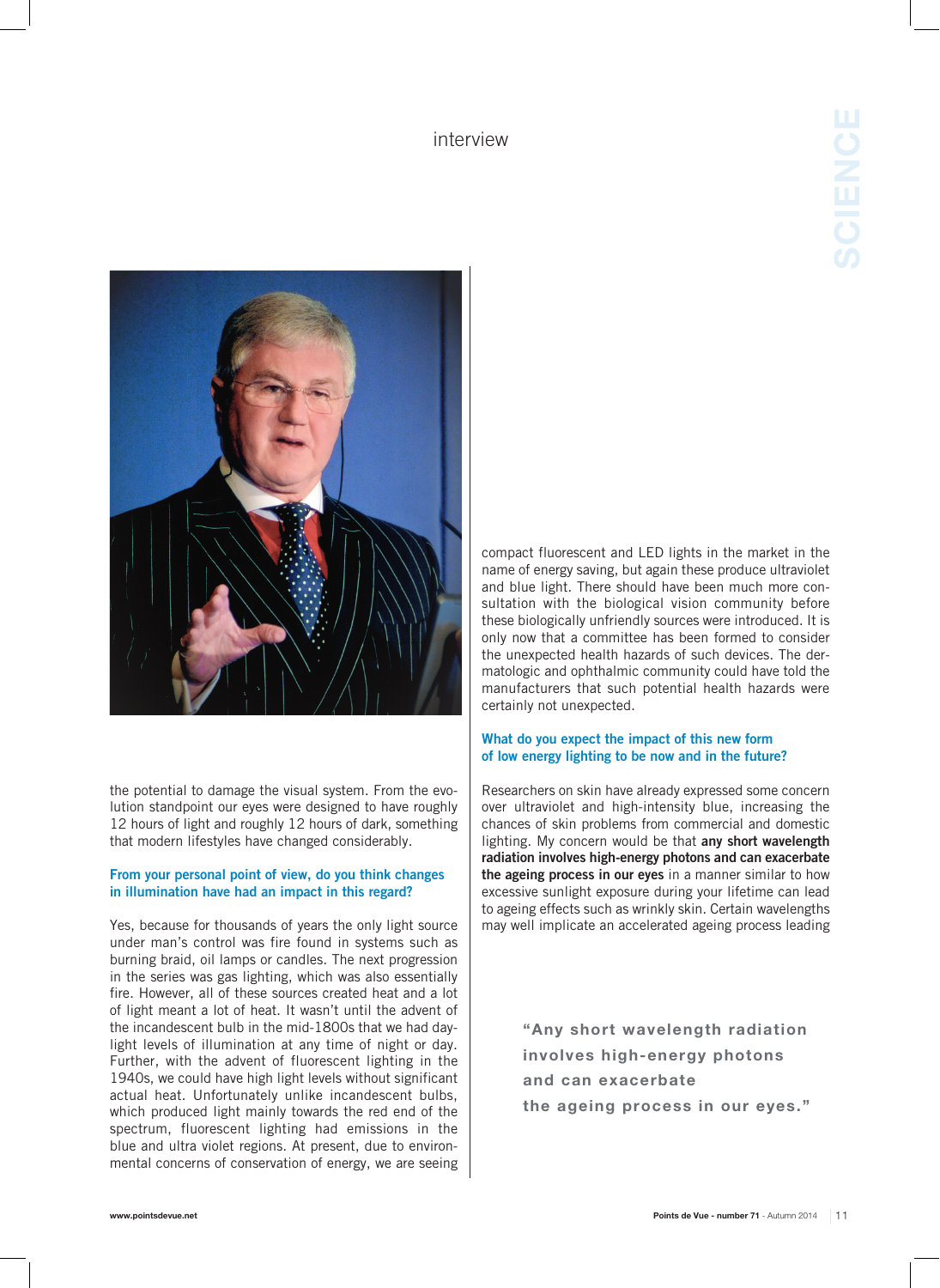to an earlier onset of cataract and could also exacerbate other age-related conditions such as age-related macular degeneration. They represent environmental risks factors to which we really do not need to expose ourselves, as incandescent bulbs had illuminated our homes satisfactorily for a hundred years.

### Are there any calls to government agencies on the dangers of this new push for low energy light bulbs?

In my opinion there should have been a committee of experts assessing the health hazards of low-energy lighting before they became available in the marketplace and certainly before incandescent bulbs were banned! Unfortunately this is closing the door after the horse has bolted. It should have been more important to consult the relevant experts before making important policy decisions in order to avoid a potential downstream problem.

#### How does this phototoxicity act on ocular tissue?

High-energy photons in the presence of oxygen give rise to reactive oxygen species that are potentially dangerous for cells. Light damage to the skin is minimised by the surface cells of the skin being constantly replaced by cells from deeper layers, thus simplistically the system is re-

newed approximately every five days. By contrast the cells that line the inside of the eye, the retina, are in essence an outgrowth of the brain and therefore like all neurons incapable of dividing. The rods and cones have to absorb light and are in the

"I think the scientific base is pretty incontrovertible, short wavelength visible radiation is more harmful than long wavelength visible radiation."

presence of high levels of oxygen. They have developed a mechanism whereby the light-sensitive portion of the cell is constantly renewed on a daily basis. Every hour of every day approximately three to five new light-sensitive membranes are manufactured and every morning on awakening rods lose approximately 30 old membranes to a layer of cells called the retinal pigment epithelium (RPE). Cones lose their old membranes about every four hours during our sleep period.

Over a human lifetime, the RPE cells that also don't nor-

mally divide have to contend with huge amounts of degraded biological material. From one's mid-thirties onwards, the RPE cells get progressively clogged with toxic products. At a later stage these waste products lead to further changes between the RPE cells and their underlying blood supply. This sequence of buildup of age-related waste products generated by an attempt to protect the light-sensitive cells against the damaging effects of light throughout a lifetime is the biggest risk factor in age-related macular degeneration (AMD). More light stress produces more debris, and has the potential to accelerate the ageing process. We certainly need some exposure to blue lighting in order to balance our biological well-being and stop us becoming affected by seasonally adjusted disorder (SAD). However this is a requirement for longer wavelength blue light and there is no advantage associated with short wavelength blue light or ultraviolet.

#### So to expand on this point, do you see a difference in phototoxicity between the bands within the blue portion of the spectrum?

Yes, the longer wavelengths of blues are the blues we need to keep happy and prevent ourselves from getting SAD. It's the blue light near the ultraviolet and the blue indigo violet that are the most harmful and the wavelengths that we

ought to get rid of. Not all wavelengths cause concern. Only short wavelength photons are individually capable of producing photochemical events, and these tend to be from the short wavelength blue end of the visible spectrum down through the ultra

violet. From the red end of the visible spectrum up through the infrared, photons do not have enough energy by themselves to produce photo chemical damage and here damage results by large concentrations of them arriving in tissue, causing vibrational modes which are heat.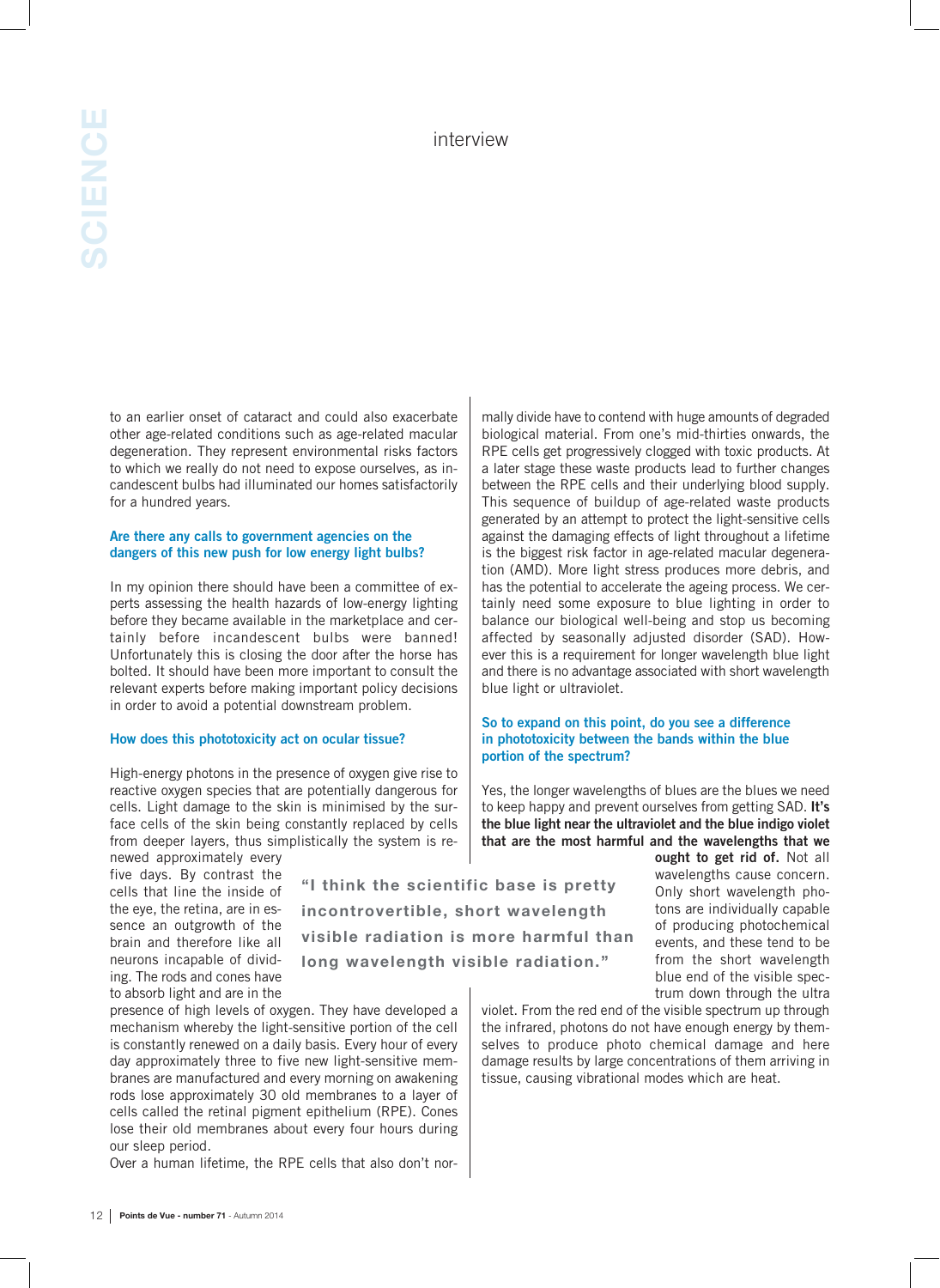### Could you elaborate on the particular ocular conditions that you have some concern about?

Many patient groups that suffer from conditions where the photoreceptor cells or light sensitive cells are most vulnerable have been advised in the past to wear protective eyewear which typically looks "reddish" or "brownish" and such devices filter out harmful wavelengths whilst letting in the useful wavelengths required for vision. Large patient groups such as those with Retinitis Pigmentosa (RP) would be an example of a disease group that benefits from such protection.

#### Would you contend that from your personal belief that protective eyewear would be useful for people who are in early stages of any other ocular condition?

Several clinicians would advise patients in the early stage of AMD to wear peaked hats and to wear protective eyewear as well. The big problem is that patients do not get good advice currently as to which protective eyewear is going to be helpful; they are merely instructed that the device blocks 100% of ultraviolet, but usually they are given no information on how much blue is transmitted.

#### What role do you think clinical practice could play in prevention of the ocular problems you've described linked to blue-violet light?

I think the scientific base is pretty incontrovertible: short wavelength visible radiation is more harmful than long wavelength visible radiation. It should be remembered that we do not have any short wavelength photoreceptor cells, blue cones, in our foveas and that the macular region of the retina is protected by the presence of a yellow pigment thus blue plays no role in high acuity vision. We all suffer with foveal tritanopia and as a consequence we lose nothing by filtering out short wavelength blue in terms of our visual life. There is some resistance to wearing highly pigmented protective eyewear because many individuals don't like walking around in bright yellow or brown lenses. This is why I think the current innovation from Essilor is quite interesting, because these lenses (Crizal ® Prevencia ®) are apparently transparent, and also reflect blue from the surface while absorbing the ultraviolet. This innovation is pretty interesting, because they now offer protection without being stigmatised for aesthetics.

### Would you suggest that this innovation would be a useful correction that an eye care professional could deliver to a younger patient?

I think it's extremely useful because wearing protective eyewear is similar to wearing sun cream. It won't do any harm and probably it will do a lot of good over the course of one's lifetime.

#### Earlier, you mentioned the shifts in internal lighting historically over the last hundred years. Do you see the more recent changes as a cause of concern?

Yes, both in terms of domestic and commercial lighting. Although lighting companies are working very hard to try and get rid of potentially harmful wavelengths, they've not been successful so far. The light sources they have produced with filters to filter out the harmful radiation are significantly more expensive compared to the light bulbs in our homes. In terms of fluorescent tubes, there is one sodium line which is almost 40% of the blue light hazard and accounts for less than 8% of the light, but they can't get rid of it, because it facilitates lower costs and ease of manufacture.

## What do we need to do to bring a level of public awareness around blue light and its potential harmfulness?

It would be very helpful to bring optometrists and eye care professionals up to date and to make sure they are in full possession of the basic knowledge. They would then be in a position to help their potential clients. Specifically in the field of the cataract surgery, we remove the natural yellow lens and implant a plastic intra-ocular lens; now virtually all intraocular lenses have UV block, and in recent years many IOL companies have introduced lenses with blue blocking or blue attenuating filtration. This is because when you remove the crystalline lens, the retina gets exposed to even more light damaging blue light and ultraviolet.